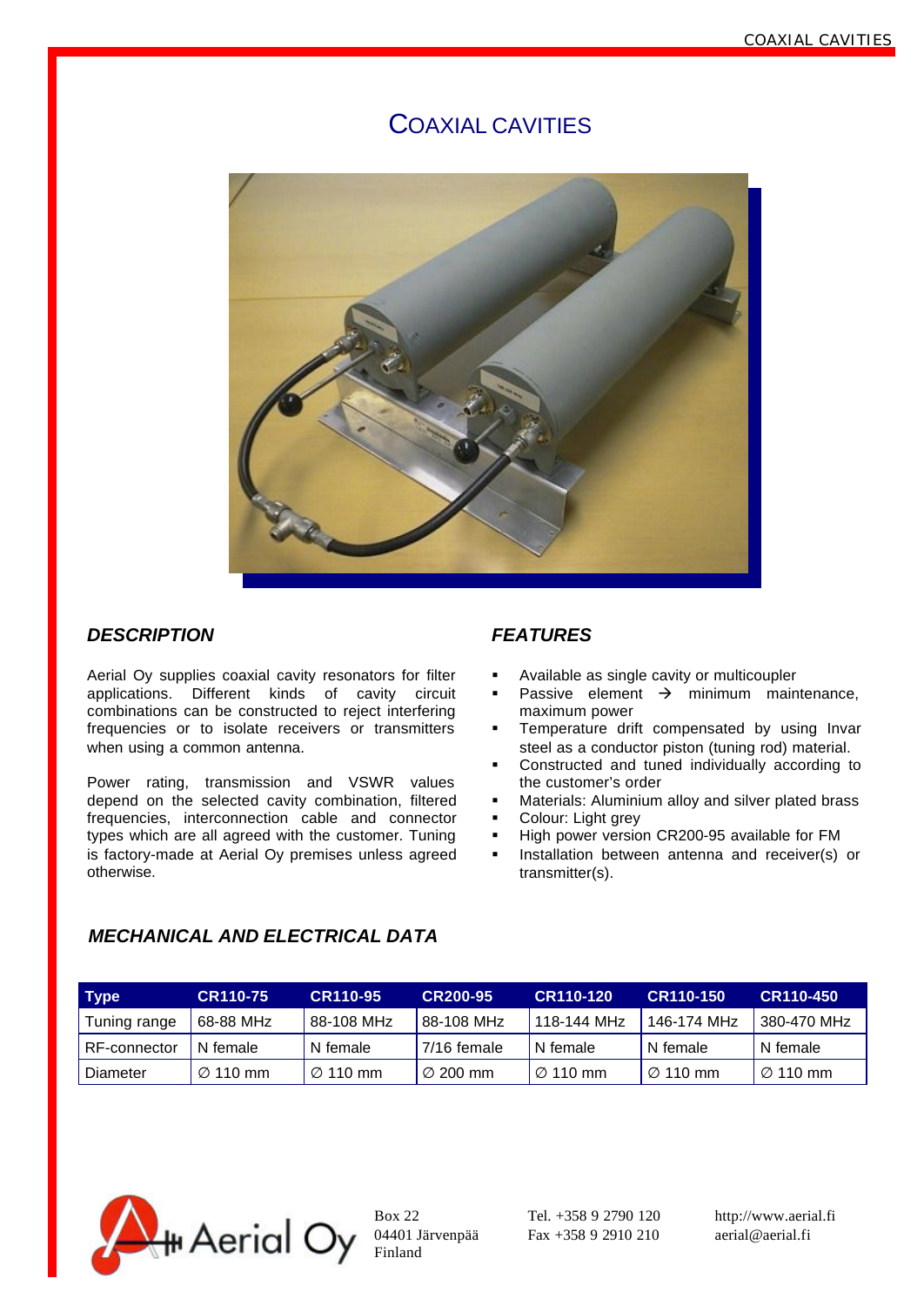## *BANDPASS FILTERS*

Shape and steepness of the transmission curve can be adjusted by selecting the most suitable out of four possible positions of the coupling loops which are situated in the front panel of the cavity (see the picture below). However using radical coupling affects also the bandpass attenuation so this feature has to be used deliberately.

Adjustable loops are available for cavities with Nconnectors only.

Illustrating example curves of one, two and three cavity circuits with different loop settings are below.







Finland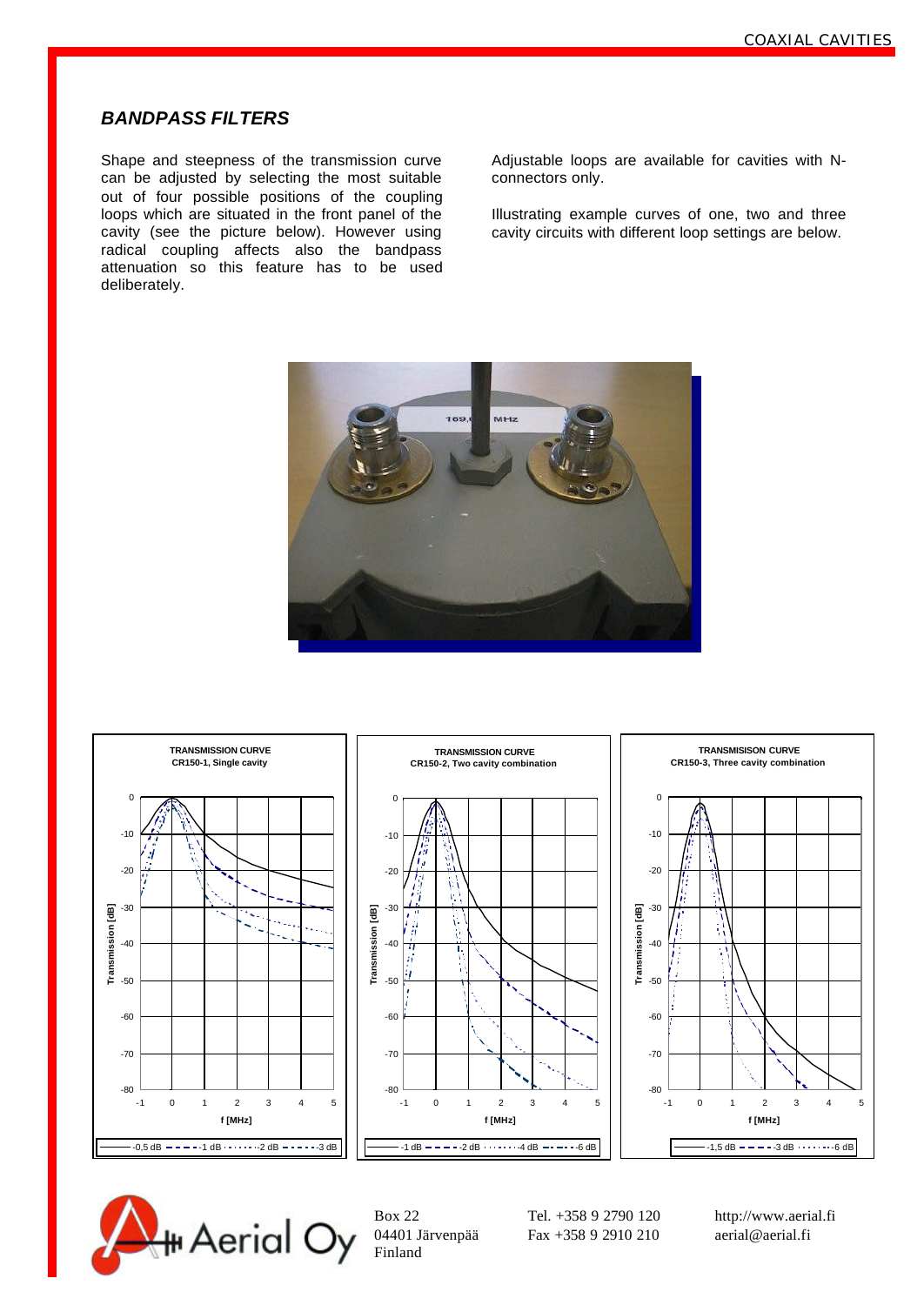## *NOTCH FILTERS*

To reject interfering spot frequencies coaxial cavity circuits can be tuned as notch filters. Some examples of possible 146…174 MHz range patterns are below:





Finland